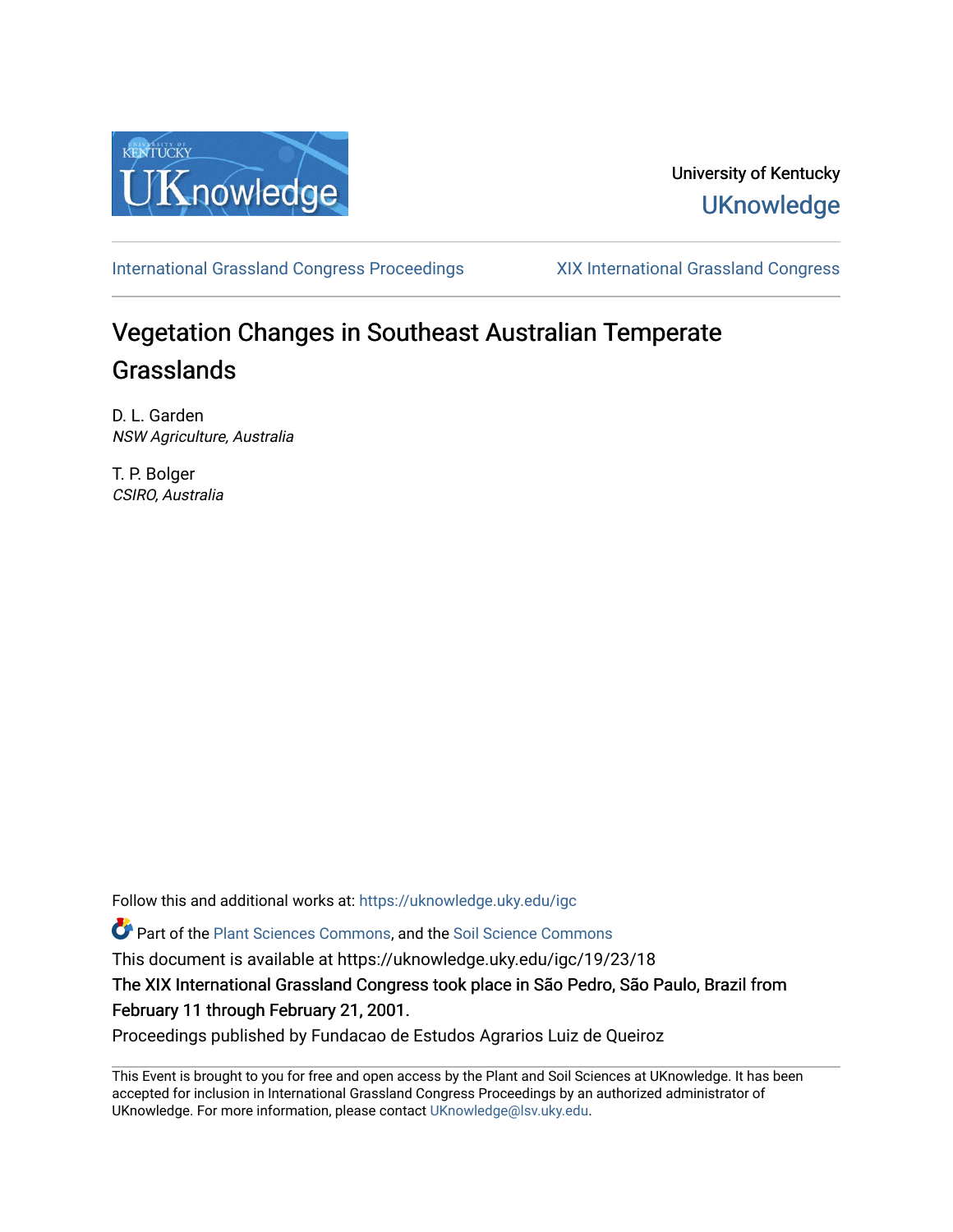## **VEGETATION CHANGES IN SOUTHEAST AUSTRALIAN TEMPERATE GRASSLANDS**

D.L. Garden<sup>1</sup> and T.P. Bolger<sup>2</sup>

<sup>1</sup>NSW Agriculture, GPO Box 1600, Canberra ACT 2601, Australia

<sup>2</sup>CSIRO Plant Industry, GPO Box 1600, Canberra ACT 2601, Australia, d.garden@pi.csiro.au

#### **Abstract**

In temperate areas of southeast Australia, the combined effects of tree clearing, grazing, application of fertilizer and the introduction of exotic species have modified the original grasslands. This paper describes these changes and attempts to explain them in terms of ecological principles derived from North American grasslands. Stability of the original grasslands appears to have been due to the lack of disturbance and the slow rates of nitrogen (N) cycling within them. Increased N cycling after disturbance has allowed invasion of species better adapted to higher N status, particularly exotic annual grasses and weeds. The present composition of grasslands, in terms of native perennial grasses and exotic species appears to be explainable by the ecological principles outlined.

**Keywords:** Botanical change, Australia, native grasslands, grazing, fertilizer, nitrogen

#### **Introduction**

Botanical change in Australian grasslands is closely linked to agricultural development since settlement in 1788 (Moore 1993). Because of isolation, a unique vegetation originally developed in Australia which was very sensitive to changes in grazing, soil fertility and the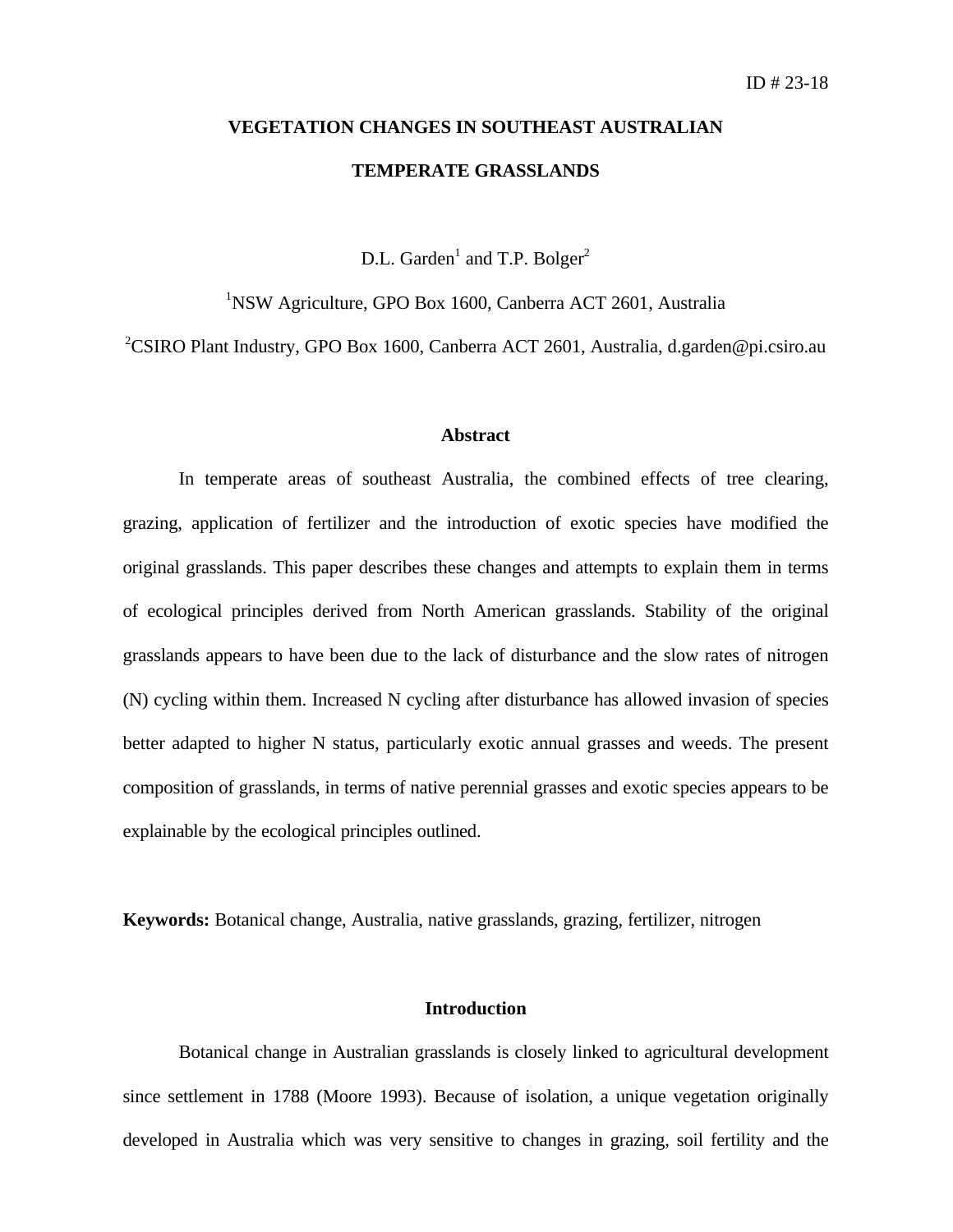introduction of exotic species. This vegetation was characterized in grassland areas by a dominance of perennial grasses. There were few legumes present and, consequently, soil N levels were likely to have been low.

After settlement, livestock and agricultural practices were imported from Europe. The effects of grazing by domestic and feral animals, accidental introduction of cool-season annual grasses, legumes and forbs, and of a changed pattern of burning were marked. In addition, exotic plants were deliberately introduced into agricultural areas, either legumes oversown with superphosphate, or introduced grasses and legumes sown after removal of the existing vegetation by cultivation. This paper seeks to describe the botanical changes which have occurred and to explain them in terms of recently proposed ecological processes.

#### **Patterns of change**

Botanical change in the temperate grasslands of south-east Australia has been described by Moore (1993). Figures 1 and 2 show the separate (but interrelated) pathways of change which occur for pastures on the southern tablelands of NSW which have been either originally unsown (Figure 1) or cultivated and sown (Figure 2). The first major change in composition (to Stage II - Figure 1) was from taller warm-season perennial grasses (e.g. *Themeda triandra*) to shorter cool-season perennials such as *Austrodanthonia* spp. and *Austrostipa* spp.

The next change in composition (to Stage III – Figure 1) was caused by further grazing and the application of fertilizer. Legumes and annual grasses increased as a result of increased soil fertility. While *Austrostipa* spp. remained, the balance of native perennial grasses shifted more towards *Austrodanthonia* spp. and, where rainfall was adequate, *Microlaena stipoides*. Further degeneration of pastures to the final stage of annual dominance described by Moore (1993) is indicated by the path from III to IV. Although Figure 1 allows for the possibility of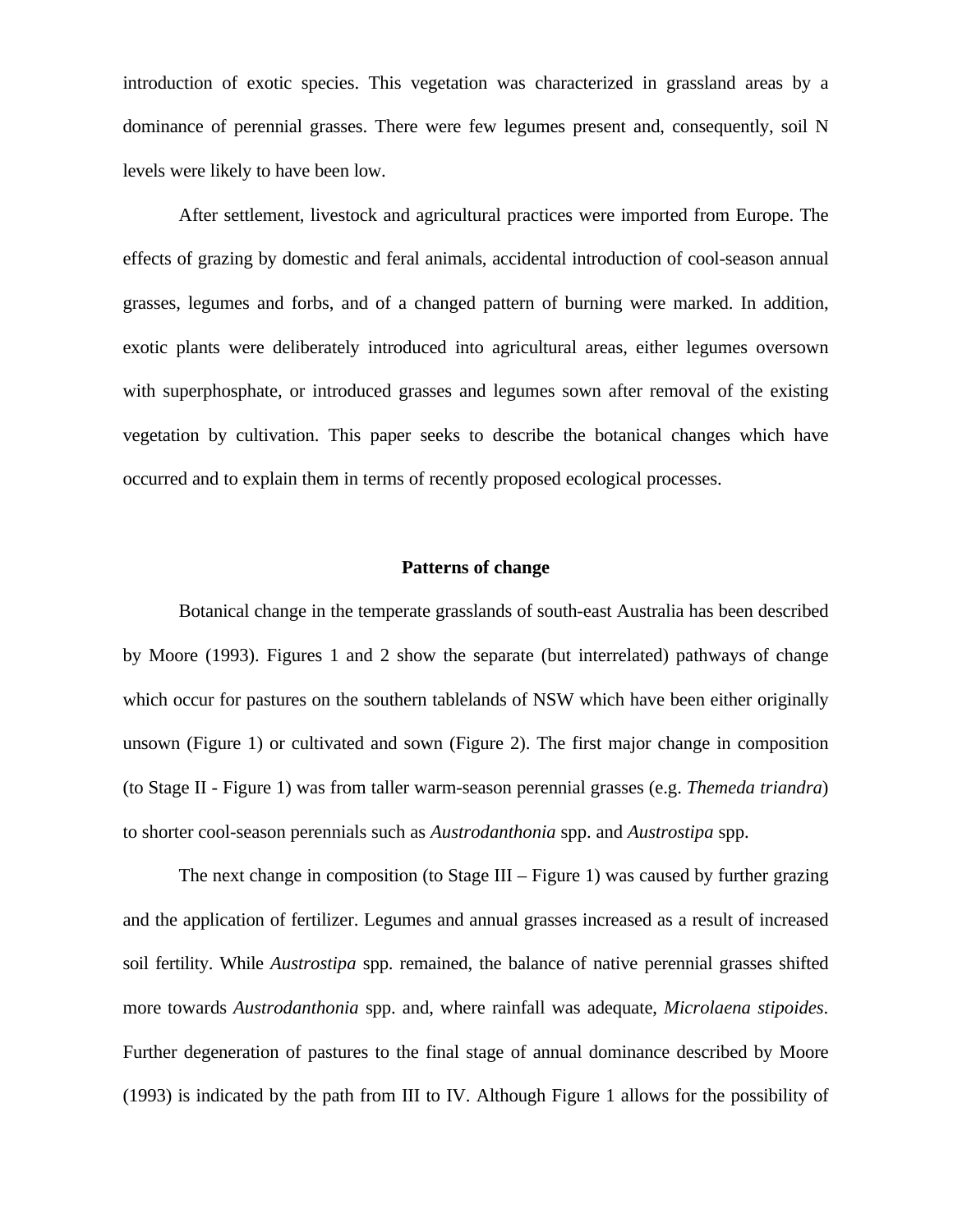reversion from Stage IV to III, the mechanisms are unclear, and it is unlikely to be easily achieved.

Where cultivation occurs and introduced species are sown with fertilizer, grasslands from Stages I, II, III and IV (Figure 1) can be converted to Stage V (Figure 2). Depending on soil conditions (e.g. soil acidity) and the success of establishment, resultant pastures can range from highly successful sown pastures to those with only low proportions of exotic species present. There is some evidence that pasture composition can move from Stage V to VI (Figure 2) under the influence of increased soil acidity, reduced fertilizer, drought and overgrazing (Hutchinson and King 1999).

Stage VI pastures represent a situation that is common on the tablelands of NSW (Kemp *et al.* 1996). While there are some remaining introduced perennial grasses, the proportion is low. The bulk of the perennial species may be made up of native year-long green grasses (e.g. *Austrodanthonia* spp.). Depending on season and fertilizer, inter-tussock spaces are filled with introduced cool-season annual grasses, legumes and weeds. Such pastures are stable and productive under a wide range of conditions, providing the perennial:annual ratio is high (Garden *et al.* 2000).

Progress to Stage IV (Figure 1) from VI (Figure 2) results when a pasture is destabilized, perennial grasses are reduced, and bare areas are created which allow recruitment sites for annual grasses. This situation can be created by overgrazing caused by drought and high stocking rates. Stage IV is an inherently unstable system, as changes in botanical composition are unpredictable and reliant on timing of rainfall events.

#### **Ecological processes underlying botanical change**

Recently, the roles of two complementary ecological processes, competition and recruitment limitation, have been recognized as important determinants of plant community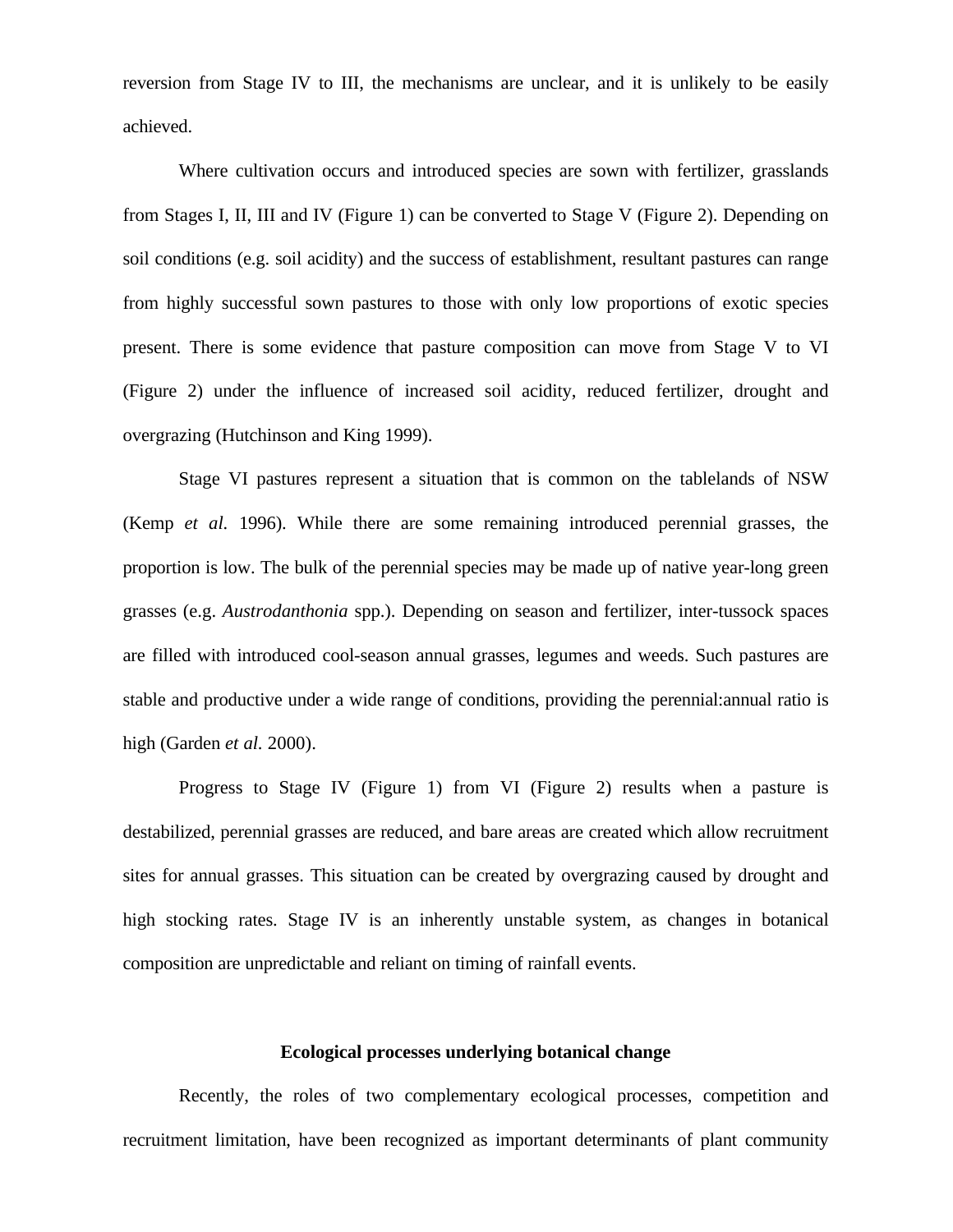structure (Tilman 1997; Hubbell *et al.* 1999). Recruitment limitation (the inability of species to disperse, germinate or establish successfully) is a major factor determining species composition between sites, while competition has strong effects within a site.

We propose that competition and recruitment limitation may have been important in determining change in Australian temperate grasslands (Figure 1), through interactions with grazing and other management and environmental factors. Nitrogen is often the most limiting resource in many grasslands (Wedin 1995). The original dominants of Australian temperate grasslands were warm-season perennial grasses which are generally good competitors for N and tend to maintain soil mineral N at low levels (Moore 1993; Wedin and Tilman 1993). The competitive dominants in North American tallgrass prairie are the species that can reduce the concentration of the limiting resource to the lowest level (Wedin and Tilman 1993). These species thus create the low N conditions in which they are superior competitors. This positive feedback between plant competition and N cycling may be an important process in maintaining stability of many grassland plant communities, including the Stage I Australian grasslands referred to in Figures 1 and 2.

Grazing precipitated the change from Stage I to Stage II pastures (Figure 1). The native, warm-season perennials were poorly adapted to grazing and, thus, grazing reduced the cover and production of these dominants, caused soil disturbance which created open sites for invasion of other species, and increased the rate of nutrient cycling via the animal pathway. Under this new regime, the previously subordinate cool-season perennial grasses, which were more tolerant of grazing and better recruiters, were able to become dominant. Also, Stage II pastures had higher levels of soil mineral N, allowing naturalized annual species to invade.

Further grazing and the application of fertilizer caused the change from Stage II to Stage III pastures. Greater fluctuations in soil mineral N under Stage III pastures, in combination with climatic variation, can result in large fluctuations in the proportions of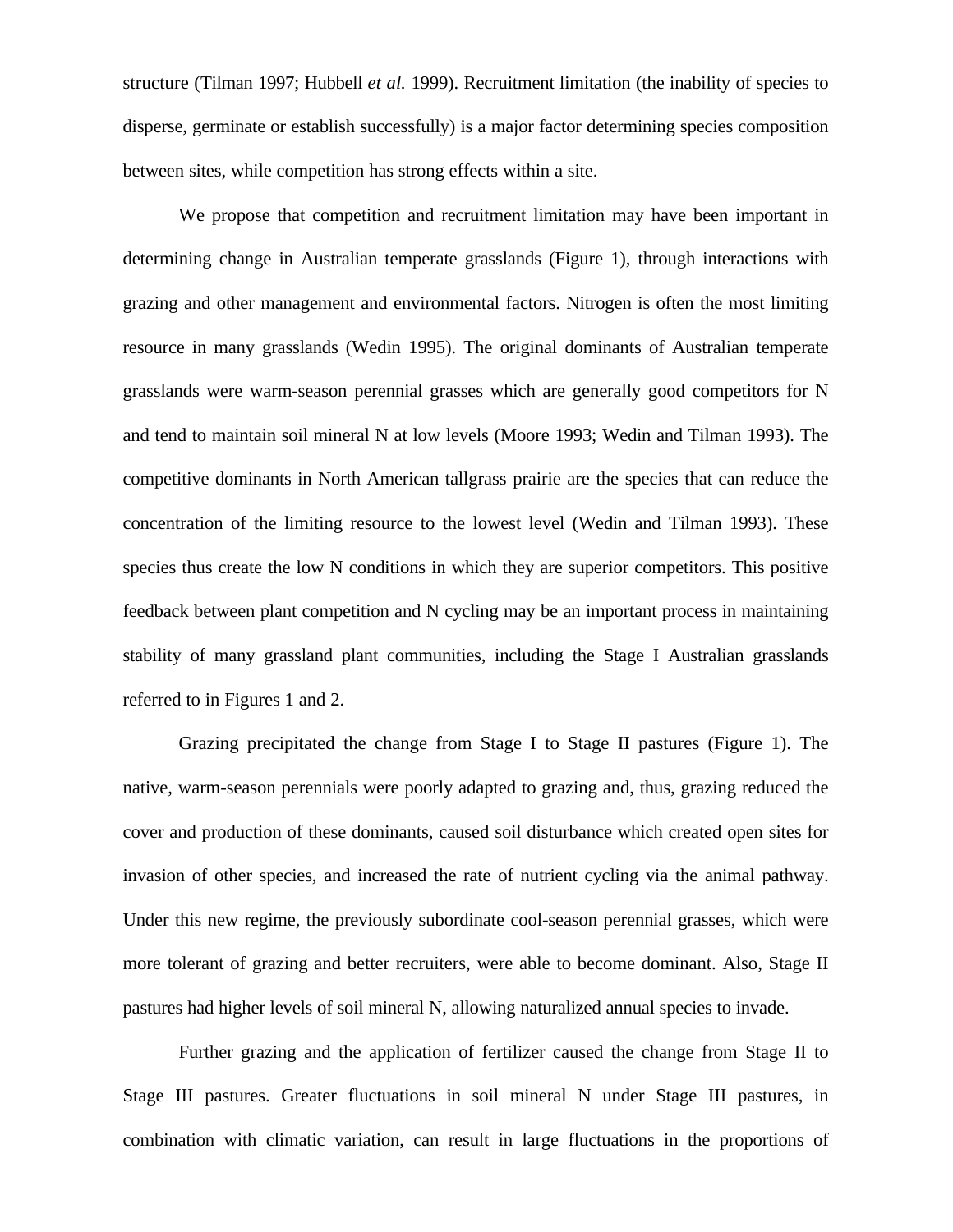perennials and annuals within and across years. These transient and reversible fluctuations in species composition generally do not cross thresholds and, thus, these Stage III pastures are considered to be stable under a wide range of conditions (Garden *et al.* 2000). However, continued grazing and inputs of fertilizer, perhaps in combination with an extreme climatic event such as drought, can destabilize these Stage III pastures and shift them to a state dominated by less stable and less productive annual species (Stage IV).

These ecological processes are hypothesized to operate in a similar manner in determining species composition in cultivated situations, as outlined in Figure 2. The main difference is that the introduced perennial grasses are poor recruiters, so changes in pasture states (Stage V to Stage VI, and Stage VI to Stage III or Stage IV) due to loss of these species are considered essentially irreversible, due to recruitment limitation.

Although we have provided some support for the role of these ecological processes in determining patterns of change in Australian (native) temperate grasslands, much of this discussion remains hypothetical, awaiting experimental testing. Nevertheless, the importance of the complementary roles of competition and recruitment limitation in structuring such diverse plant communities as tallgrass prairie (Tilman 1997) and tropical forests (Hubbell *et al.* 1999) suggests that these processes are generic and likely to be important in Australian temperate grasslands as well.

#### **References**

**Garden, D.L., Lodge G.M., Friend D.A., Dowling P.M. and Orchard B.A.** (2000). Effects of grazing management on botanical composition of native grass-based pastures in temperate southeast Australia. Australian Journal of Experimental Agriculture **40:** 225-245.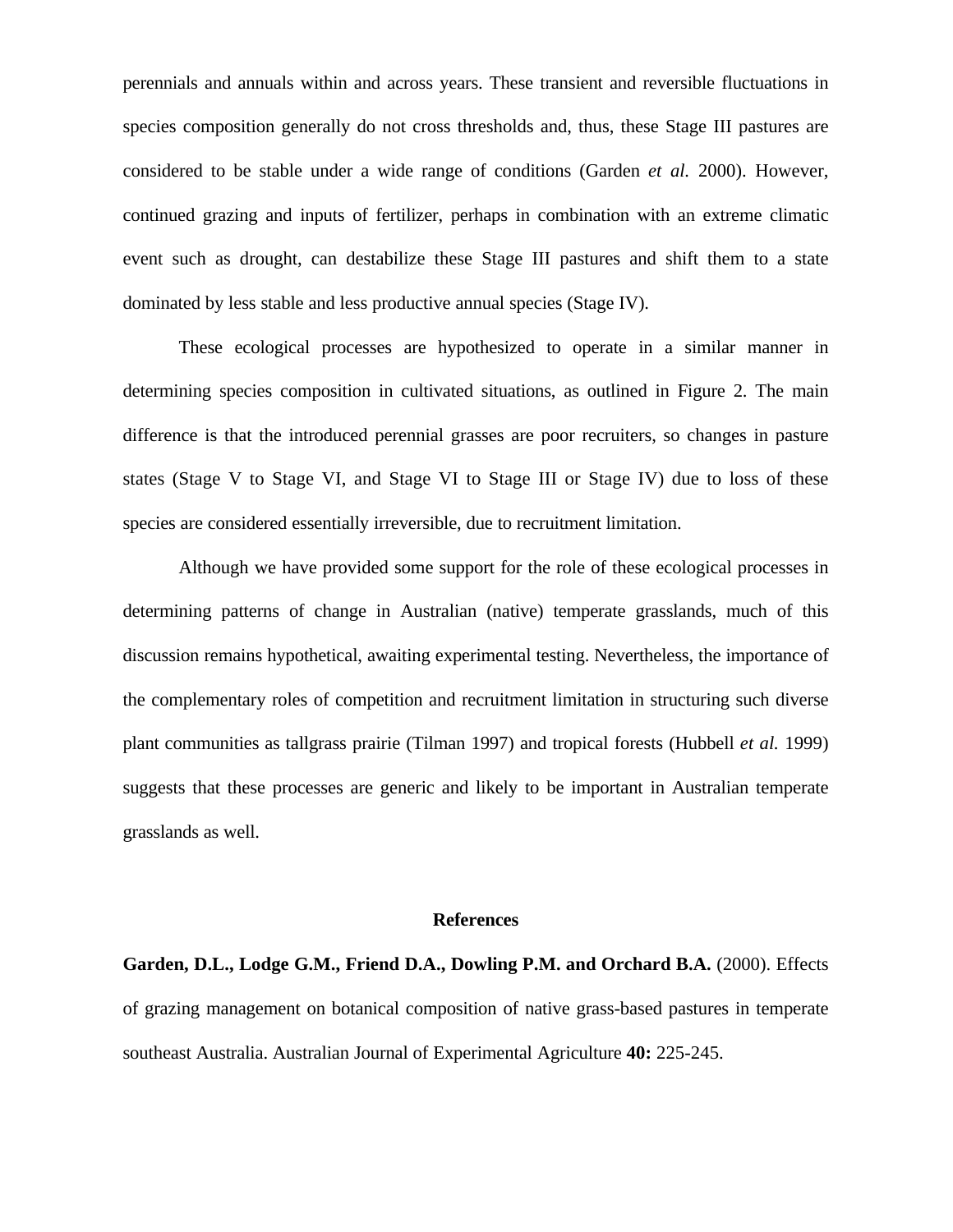**Hubbell, S.P., Foster R.B., O'Brien S.T., Harms K.E., Condit R., Wechsler B., Wright S.J. and Loo de Lao S.** (1999). Light-gap disturbances, recruitment limitation, and tree diversity in a neotropical forest. Science **283:** 554-557.

**Hutchinson, K. and King K.** (1999). Sown temperate pasture decline - fact or fiction? Proceedings 14th Annual Conference, Grassland Society of NSW. pp. 78-86.

**Kemp, D.R., Dowling, P.M. and Michalk D.L.** (1996). Managing the composition of native and naturalised pastures with grazing. New Zealand Journal of Agricultural Research **39:** 569- 578.

**Moore, R.M.** (1993). Grasslands of Australia. Ch. 13. In, "Ecosystems of the world. 8B. Natural grasslands. Eastern hemisphere and résumé". pp. 315-360. Ed. R.T. Coupland. (Elsevier, Amsterdam).

**Tilman, D.** (1997). Community invasibility, recruitment limitation, and grassland biodiversity. Ecology **78:** 81-92.

Wedin, D.A. (1995). Species, nitrogen and grassland dynamics: the constraints of stuff. Ch. 24. In, 'Linking species and ecosystems'. pp. 253-262. Eds. C.G. Jones and J.H. Lawton. (Chapman and Hall, New York).

**Wedin, D.A. and Tilman D.** (1993). Competition among grasses along a nitrogen gradient: initial conditions and mechanisms of competition. Ecological Monographs **63:** 199-229.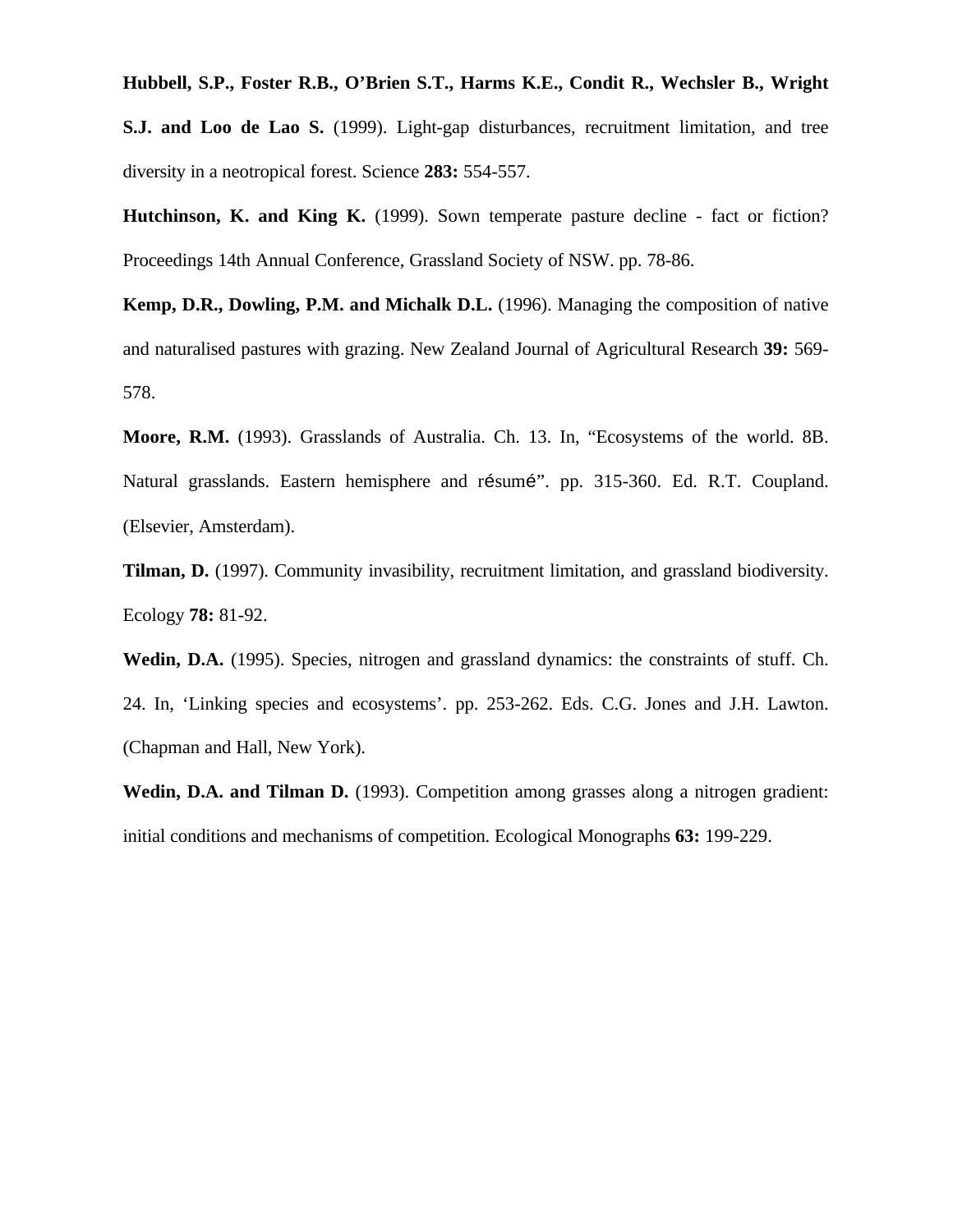

**Figure 1** - Sequence of botanical changes in native grasslands on the southern tablelands of New South Wales without cultivation. Species listed are dominants only. Links to Stage V refer to Figure 2.